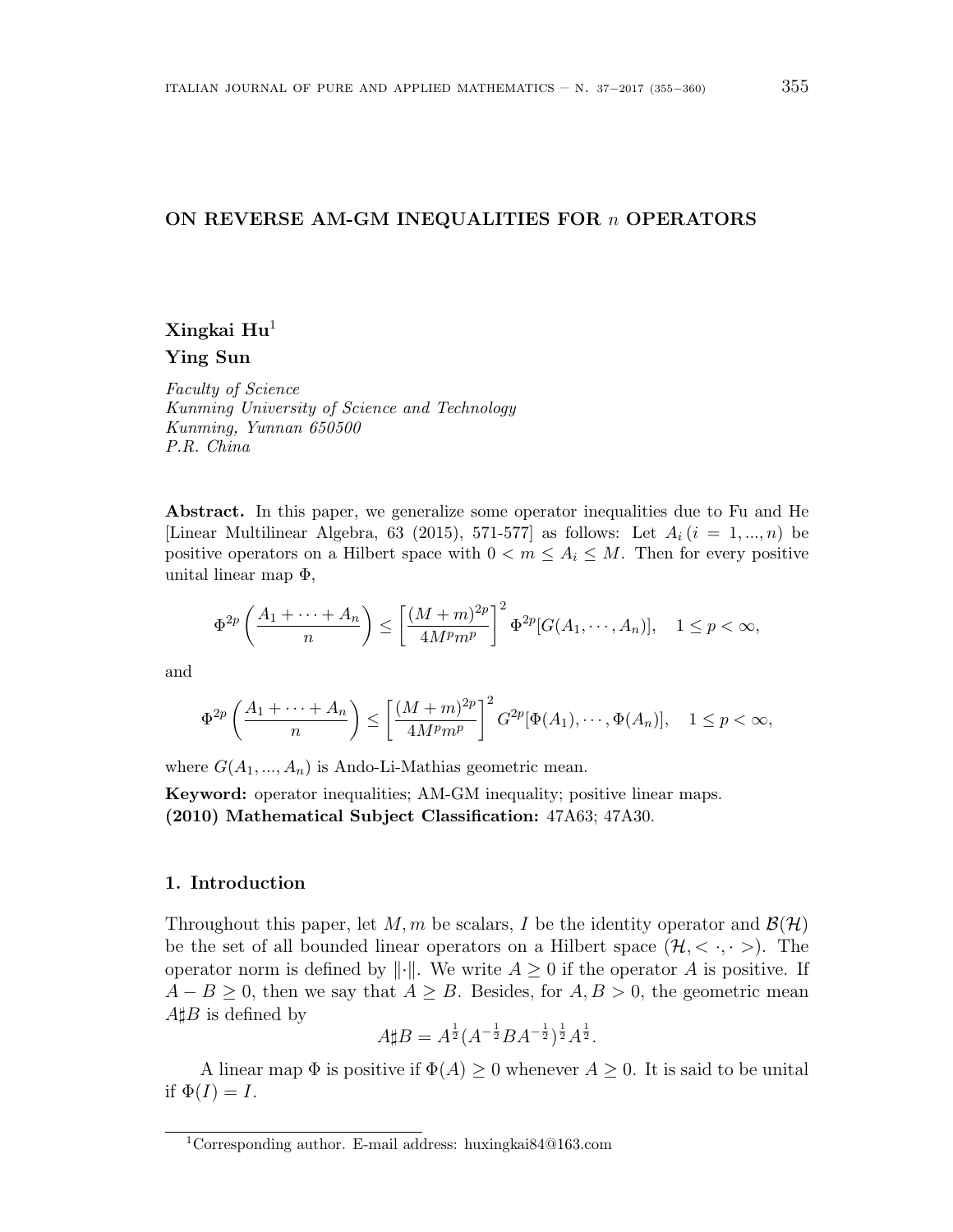We denote the Ando-Li-Mathias geometric mean [1] for  $A_1, ..., A_n > 0$  by  $G(A_1, ..., A_n)$ . When  $n = 2$ ,  $G(A_1, A_2) = A_1 \sharp A_2$ , but, there is no explicit formula for  $G(A_1, ..., A_n)$  in terms of  $A_1, ..., A_n$  when  $n \geq 3$ . However, we only need two basic properties of such a mean:

(1.1) 
$$
G(A_1^{-1},...,A_n^{-1}) = G^{-1}(A_1,...,A_n),
$$

(1.2) 
$$
G(A_1, ..., A_n) \leq \frac{A_1 + \dots + A_n}{n}.
$$

Let *A* and *B* be positive operators on a Hilbert space with  $0 < m \leq A$ ,  $B \leq M$  and  $\Phi$  be positive unital linear map. Fu and He [2, Theorem 4] showed that the following reverse AM-GM inequalities for two operators:

(1.3) 
$$
\Phi^p \left( \frac{A_1 + A_2}{2} \right) \le \left[ \frac{(M+m)^2}{4^{\frac{2}{p}} M m} \right]^p \Phi^p(A_1 \sharp A_2), \quad 2 \le p < \infty,
$$

(1.4) 
$$
\Phi^p \left( \frac{A_1 + A_2}{2} \right) \leq \left[ \frac{(M+m)^2}{4^{\frac{2}{p}} M m} \right]^p [\Phi(A_1) \sharp \Phi(A_2)]^p, \quad 2 \leq p < \infty.
$$

Replacing  $p$  by  $2p$  in  $(1.3)$  and  $(1.4)$ , we have

(1.5) 
$$
\Phi^{2p}\left(\frac{A_1+A_2}{2}\right) \le \left[\frac{(M+m)^{2p}}{4M^p m^p}\right]^2 \Phi^{2p}(A_1 \sharp A_2), \quad 1 \le p < \infty,
$$

$$
(1.6) \t\t \Phi^{2p}\left(\frac{A_1+A_2}{2}\right) \leq \left[\frac{(M+m)^{2p}}{4M^p m^p}\right]^2 \left[\Phi(A_1)\sharp\Phi(A_2)\right]^{2p}, \quad 1 \leq p < \infty.
$$

Let  $0 < m \le A_i \le M$  (*i* = 1, ..., *n*). J.I. Fujii et al. [3, (12)] showed a reverse AM-GM inequality for *n* operators:

(1.7) 
$$
\frac{A_1 + \dots + A_n}{n} \le \frac{(M+m)^2}{4Mm} G(A_1, ..., A_n).
$$

Recently, Lin [4, Theorem 3.2] showed that the reverse AM-GM inequality (1.7) can be squared:

(1.8) 
$$
\left(\frac{A_1 + \dots + A_n}{n}\right)^2 \le \left[\frac{(M+m)^2}{4Mm}\right]^2 G^2(A_1, ..., A_n).
$$

The inequality  $(1.7)$  can be regarded as a counterpart to  $(1.2)$ . By  $(1.7)$ , it is easy to obtain the following reverse operator AM–GM inequality:

$$
\Phi\left(\frac{A_1 + \dots + A_n}{n}\right) \le \frac{(M+m)^2}{4Mm} \Phi[G(A_1, ..., A_n)].
$$

Are the following inequalities true for  $p \geq 1$ ?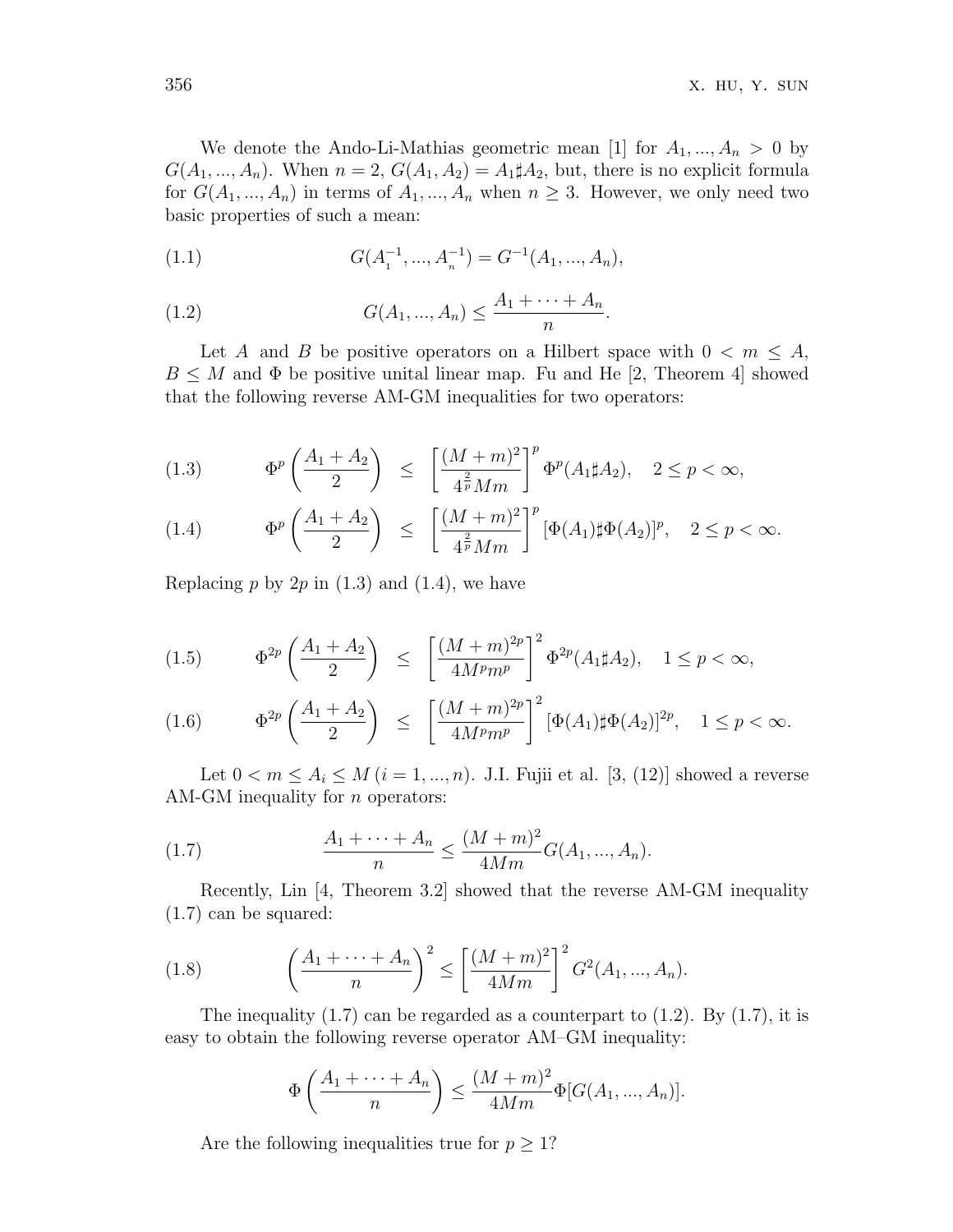$$
\Phi^{2p}\left(\frac{A_1 + \dots + A_n}{n}\right) \le \left[\frac{(M+m)^{2p}}{4M^p m^p}\right]^2 \Phi^{2p}[G(A_1, ..., A_n)],
$$
  

$$
\Phi^{2p}\left(\frac{A_1 + \dots + A_n}{n}\right) \le \left[\frac{(M+m)^{2p}}{4M^p m^p}\right]^2 G^{2p}[\Phi(A_1), ..., \Phi(A_n)].
$$

We will answer this question in the next section.

In this paper, we will present some operator inequalities for *n* operators which are generalizations of  $(1.5)$  and  $(1.6)$ .

#### **2. Main results**

We begin this section with the following lemmas.

**Lemma 1.** [5] *Let A, B >* 0*. Then the following norm inequality holds:*

(2.1) 
$$
\|AB\| \le \frac{1}{4} \|A + B\|^2.
$$

**Lemma 2.** [6] *Let A and B be positive operators. Then for*  $1 \le r < \infty$ *,* 

(2.2) 
$$
||A^r + B^r|| \le ||(A+B)^r||.
$$

**Lemma 3.** [7] *Let A be a positive operator on a Hilbert space. Then for every positive unital linear map* Φ*,*

(2.3) 
$$
\Phi(A^{-1}) \ge \Phi^{-1}(A).
$$

**Theorem 1.** Let  $0 < m \leq A_i \leq M(i = 1, ..., n)$ . Then for every positive unital *linear map* Φ*,*

$$
(2.4) \quad \Phi^{2p}\left(\frac{A_1 + \dots + A_n}{n}\right) \le \left[\frac{(M+m)^{2p}}{4M^p m^p}\right]^2 \Phi^{2p}[G(A_1, ..., A_n)], \ 1 \le p < \infty.
$$

**Proof.** Inequality  $(2.4)$  is equivalent to

$$
(2.5) \quad \left\| \Phi^p \left( \frac{A_1 + \dots + A_n}{n} \right) \Phi^{-p} [G(A_1, ..., A_n)] \right\| \le \frac{(M+m)^{2p}}{4M^p m^p}, \ 1 \le p < \infty.
$$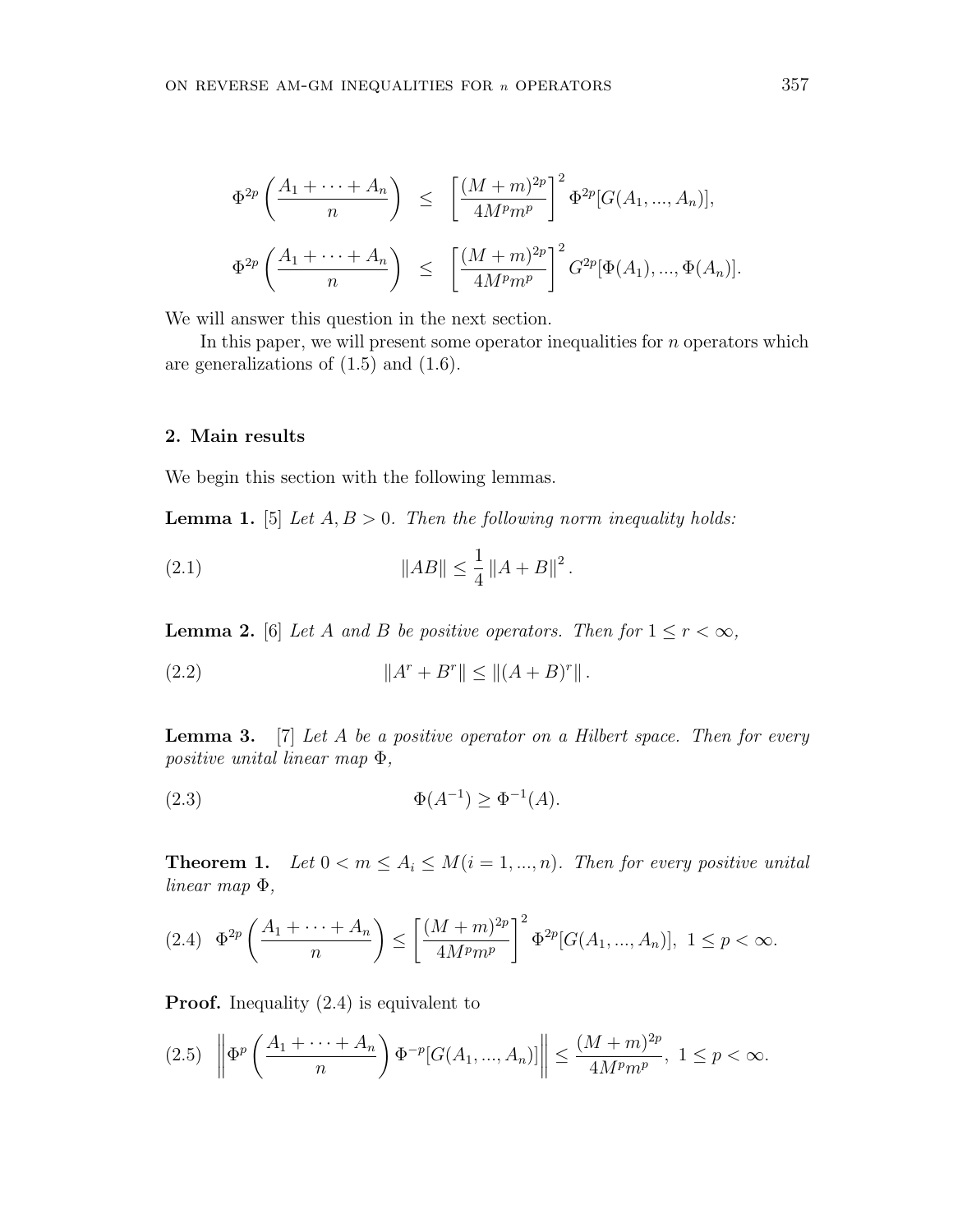$\blacksquare$ 

## Compute

$$
\left\| \Phi^p \left( \frac{A_1 + \dots + A_n}{n} \right) M^p m^p \Phi^{-p} [G(A_1, ..., A_n)] \right\|
$$
  

$$
\leq \frac{1}{4} \left\| \Phi^p (\frac{A_1 + \dots + A_n}{n}) + M^p m^p \Phi^{-p} [G(A_1, ..., A_n)] \right\|^2 \qquad (by (2.1))
$$

$$
\leq \frac{1}{4} \left\| \Phi\left(\frac{A_1 + \dots + A_n}{n}\right) + Mm\Phi^{-1}[G(A_1, ..., A_n)] \right\|^{2p} \qquad (\text{by (2.2)})
$$

$$
\leq \frac{1}{4} \left\| \Phi\left(\frac{A_1 + \dots + A_n}{n}\right) + Mm\Phi[G^{-1}(A_1, ..., A_n)] \right\|^{2p} \qquad \text{(by (2.3))}
$$

$$
= \frac{1}{4} \left\| \Phi \left[ \frac{A_1 + \dots + A_n}{n} + MmG^{-1}(A_1, ..., A_n) \right] \right\|^{2p}
$$
  

$$
\leq \frac{1}{4} (M+m)^{2p}.
$$
 (by (1.8))

That is

$$
\left\| \Phi^p \left( \frac{A_1 + \dots + A_n}{n} \right) \Phi^{-p} [G(A_1, ..., A_n)] \right\| \leq \frac{(M+m)^{2p}}{4M^p m^p}.
$$

Thus, (2.5) holds. This completes the proof.

**Remark 1.** When  $n = 2$ , by  $(2.4)$  we obtain the operator inequality  $(1.5)$ . Thus,  $(2.4)$  is a generalization of  $(1.5)$ .

**Theorem 2.** Let  $0 < m \leq A_i \leq M$  ( $i = 1, ..., n$ ). Then for every positive unital *linear map* Φ*,*

$$
(2.6) \ \Phi^{2p}\left(\frac{A_1 + \dots + A_n}{n}\right) \le \left[\frac{(M+m)^{2p}}{4M^p m^p}\right]^2 G^{2p}[\Phi(A_1), ..., \Phi(A_n)], \ 1 \le p < \infty.
$$

**Proof.** Inequality  $(2.6)$  is equivalent to

$$
(2.7) \ \left\| \Phi^p \left( \frac{A_1 + \dots + A_n}{n} \right) G^{-p} [\Phi(A_1), ..., \Phi(A_n)] \right\| \le \frac{(M+m)^{2p}}{4M^p m^p}, \ 1 \le p < \infty.
$$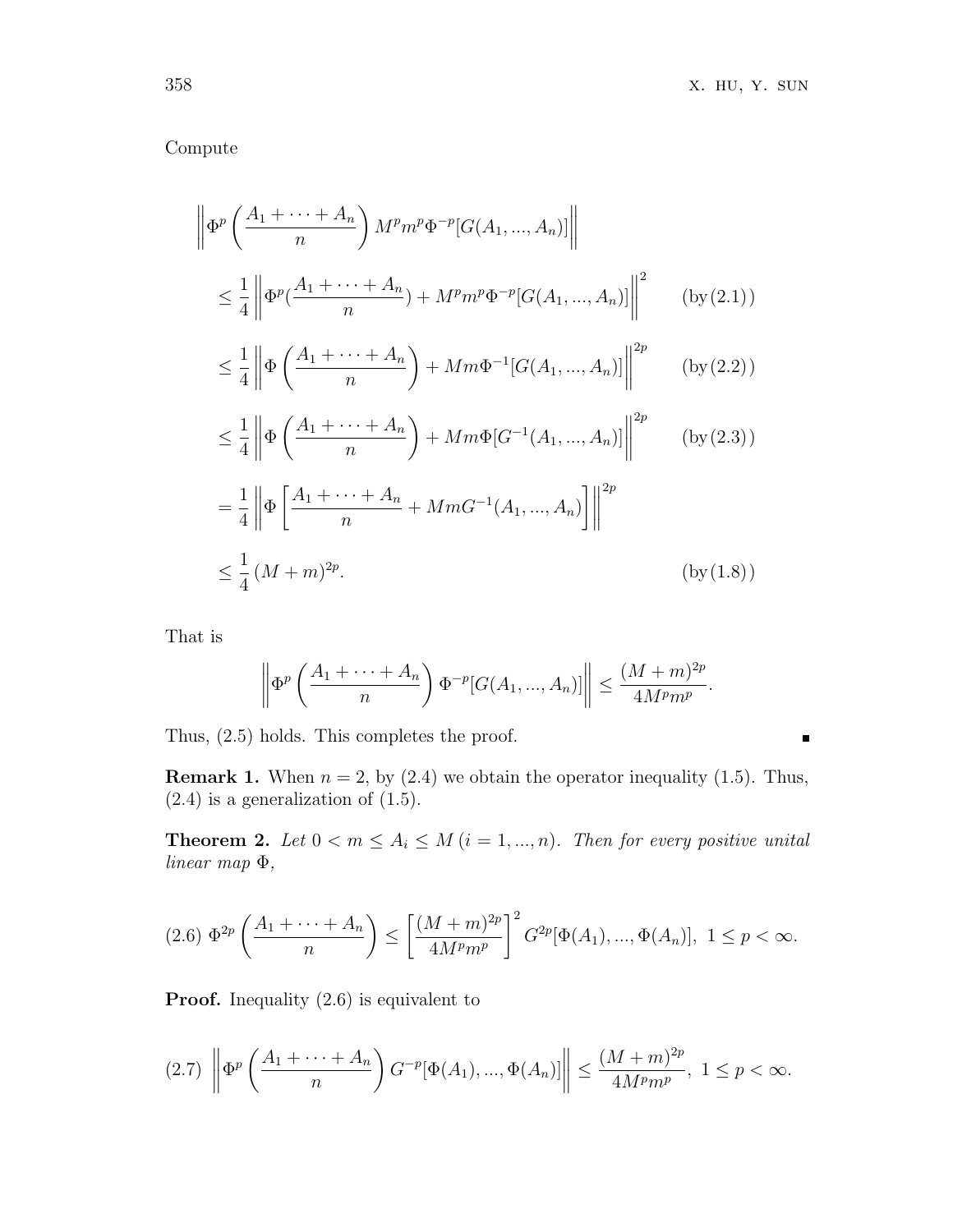Compute

$$
\left\| \Phi^p \left( \frac{A_1 + \dots + A_n}{n} \right) M^p m^p G^{-p} [\Phi(A_1), \dots, \Phi(A_n)] \right\|
$$
  

$$
\leq \frac{1}{4} \left\| \Phi^p \left( \frac{A_1 + \dots + A_n}{n} \right) + M^p m^p G^{-p} [\Phi(A_1), \dots, \Phi(A_n)] \right\|^2 \qquad (\text{by (2.1)})
$$

$$
\leq \frac{1}{4} \left\| \Phi\left(\frac{A_1 + \dots + A_n}{n}\right) + MmG^{-1}[\Phi(A_1), ..., \Phi(A_n)] \right\|^{2p} \qquad (\text{by (2.2)})
$$

$$
= \frac{1}{4} \left\| \frac{\Phi(A_1) + \dots + \Phi(A_n)}{n} + MmG[\Phi^{-1}(A_1), ..., \Phi^{-1}(A_n)] \right\|^{2p} \qquad (\text{by (1.1)})
$$

$$
\leq \frac{1}{4} \left\| \frac{\Phi(A_1) + \dots + \Phi(A_n)}{n} + Mm \frac{\Phi^{-1}(A_1) + \dots + \Phi^{-1}(A_n)}{n} \right\|^{2p} \qquad \text{(by (1.2))}
$$

$$
\leq \frac{1}{4} \left\| \frac{\Phi(A_1) + \dots + \Phi(A_n)}{n} + Mm \frac{\Phi(A_1^{-1}) + \dots + \Phi(A_n^{-1})}{n} \right\|^{2p} \qquad (\text{by (2.3)})
$$

$$
\leq \frac{1}{4}(M+m)^{2p}.\tag{by [8,2.3]}
$$

That is

$$
\left\| \Phi^p \left( \frac{A_1 + \dots + A_n}{n} \right) G^{-p} [\Phi(A_1), ..., \Phi(A_n)] \right\| \leq \frac{(M+m)^{2p}}{4M^p m^p}.
$$

Thus, (2.7) holds. This completes the proof.

**Remark 2.** When  $n = 2$ , by  $(2.6)$  we obtain the operator inequality  $(1.6)$ . Thus,  $(2.6)$  is a generalization of  $(1.6)$ .

### **References**

- [1] Ando, T., Li, C.-K., Mathias, R., *Geometric means*, Linear Algebra Appl., 385 (2004), 305-334.
- [2] Fu, X., He, C., *Some operator inequalities for positive linear maps*, Linear Multilinear Algebra, 63 (2015), 571-577.
- [3] Fujii, J. I., Fujii, M., Nakamura, M., Pečarić, J., Seo, Y., A reverse *of the weighted geometric mean due to Lawson-Lim*, Linear Algebra Appl., 427 (2007), 272-284.